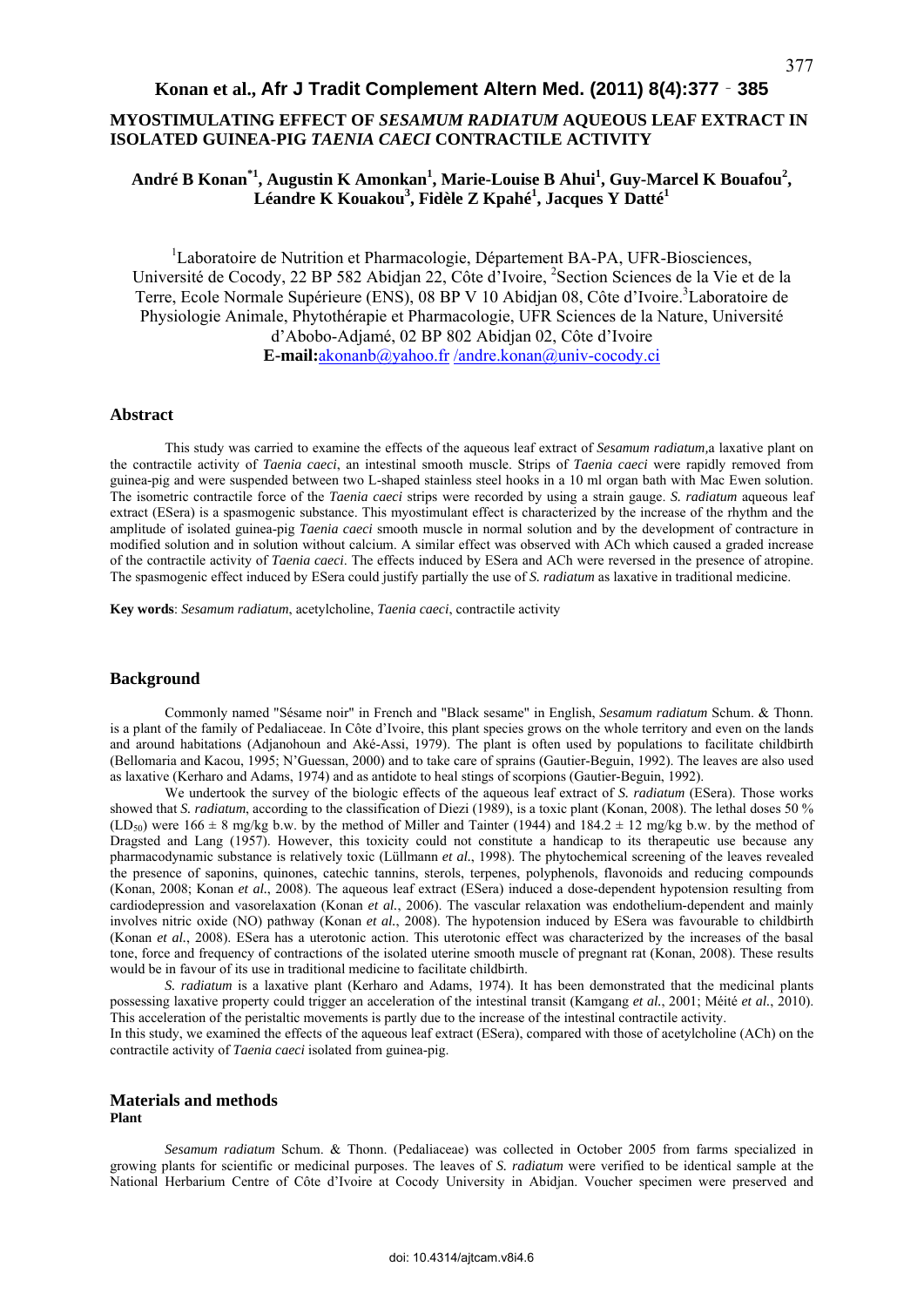catalogued in the same herbarium (Voucher specimen n° 8948, *Sesamum radiatum* L. of 17 June 1966 and *Sesamum radiatum* voucher n° 11616 of June 1974 in Dabou). This pantropical plant was authenticated by a Botany expert, Prof. Aké-Assi Laurent of the National Herbarium Centre, UFR-Biosciences, University of Cocody, in Abidjan, Côte d'Ivoire.

### **Preparation of the aqueous leaf extract (ESera)**

The collected leaves were dried at room temperature (Temperature:  $27 \pm 3^{\circ}$ C). The powdered leaves (100 g) were first macerated for 24 hours in *n*-hexane to remove chlorophyll and other hexane soluble substances. The residue was dried and extracted by vigorous magnetic shaking in bi-distilled water for 24 hours. After two hours extraction and filtration, the filtrate was concentrated by evaporation (50  $\pm$  5°C) of the solvent in a drying oven. The extract (ESera) (yield) obtained was stored at 4°C until use (Konan et al., 2008).

### **Animals**

Guinea-pigs (*Cavia porcellus*), of both sexes weighing between 350 g and 400 g were obtained from the Animal House of Laboratory of Nutrition and Pharmacology of UFR-Biosciences at Cocody University in Abidjan (Côte d'Ivoire). The guinea-pigs were housed at a constant room temperature with a light/dark cycle of 14/10 hours. The animals were fed and given water *ad libitum*.

## **Preparation of** *Taenia caeci* **strips**

After sacrifice of animals, by cervical dislocation, a median laparotomy was done. The *Taenia caeci* was rapidly removed, and after being freed from connected tissue, it was cut into longitudinal strips (6-7 mm of length). The *Taenia caeci*  strips were immediately placed in a Mac Ewen solution (at room temperature) of the following composition [(mM): NaCl: 130; KCl: 2.5; CaCl<sub>2</sub>: 2.4; NaH<sub>2</sub>PO<sub>4</sub>: 1.18; NaHCO<sub>3</sub>: 11.9; MgCl<sub>2</sub>: 0.24; glucose: 2.2). The solution was kept at a temperature of 35 °C and saturated with 95 %  $O_2$  and 5 %  $CO_2$ , yielding a pH of 7.4.

## **Recording of the contractile activity of** *Taenia caeci* **strips**

The preparations were suspended between two L-shaped stainless steel hooks in a 10 ml organ bath with Mac Ewen solution at 37 °C (pH = 7.4). Each preparation was connected by a silk thread to a force transducer FT30 HSE (Hugo Sachs Elektronik, Freiburg, Germany). This strain gauge was connected to an amplifier D 79232 (HSE, Freiburg, Germany), connected to a diagram recorder Rikadenki (HSE, Freiburg, Germany). The isometric force was transcribed on recording paper at a speed of 2.5 mm/min. After the equilibration period of 60 min, the time necessary for stabilization of the contractile movements, the concentrations to be tested were injected directly into the organ bath containing the oxygenated physiological solution.

The *Taenia caeci* strips were exposed to ESera and ACh separately. These substances were added to the organ bath cumulatively (Gilani *et al.*, 2010). To study the influences of atropine (ATR), the preparations were pre-treated to this substance for 30 min before the applications of the extract and acetylcholine. To assess whether the spasmogenic activities of the test substances were through calcium channel, the tissue (*Taenia caeci* strip) was allowed to stabilize in normal Mac Ewen solution, which was then replaced with Ca<sup>++</sup>-free solution containing EGTA (30  $\mu$ M) for 30 min to remove Ca<sup>++</sup> from the tissue. The Ca<sup>++</sup>-free solution was obtained with the salts used to prepare normal Mac Ewen solution but without CaCl<sub>2</sub>. To confirm this hypothesis, High-K+ solution (70 mM) containing EGTA (30 µM) was used to depolarize the preparations (Farre *et al.*, 1991). High-K<sup>+</sup> solution was obtained by substituting 70 mM NaCl with KCl.

### **Chemicals used**

Acetylcholine (ACh), atropine (ATR) and ethyleneglycol-bis(aminoethyl ether) *N,N,N',N'*-tetraacetic acid (EGTA) were purchased from Sigma Chemical Company (St Louis, MO, USA).

### **Ethics**

Experimental procedures and protocols used in this study were approved by ethical committee of Health Sciences, University of Cocody-Abidjan. These guidelines were in accordance with the internationally accepted principles for laboratory use and care (National Research Council, 1996; Mosihuzzaman and Choudhary, 2008).

## **Statistical analysis**

Data were expressed as means ± SEM obtained from η separate experiments. Statistical analysis and graphics were carried out using the software GraphPad Instat and GraphPad Prism 4 (San Diego, California, USA), respectively. Statistical analysis of the results was determined by using the unpaired Student's *t*-test. *p* < 0.05 was considered as indicative of significance.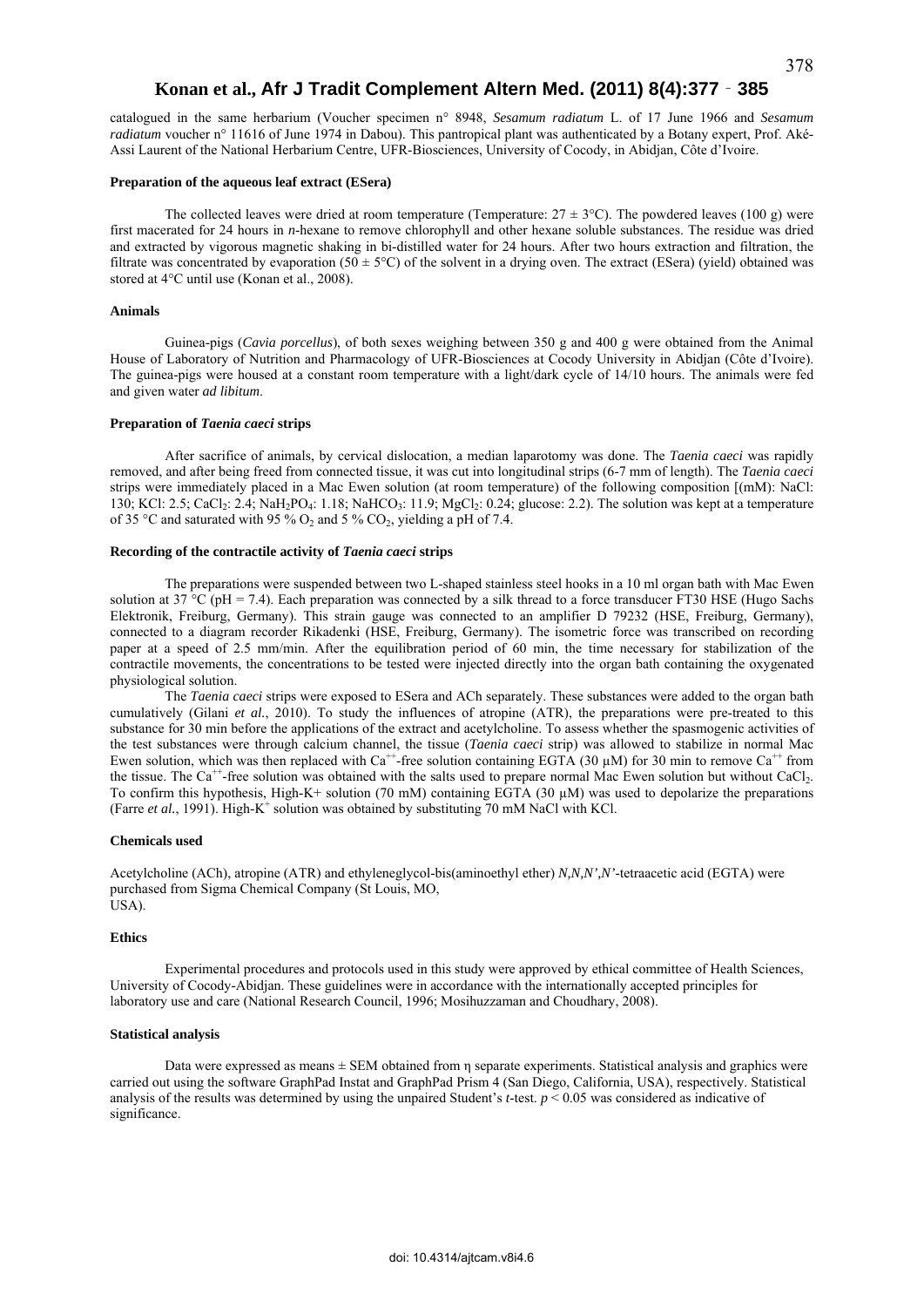#### **Effects of the** *S. radiatum* **aqueous leaf extract on** *Taenia caeci contractile activity*

The aqueous leaf extract of *S. radiatum* (ESera) was tested on fragments of *Taenia caeci* with increasing concentrations ranging from 1×10-5 µg/ml to 50 µg/ml. ESera increased the contractile activity of the isolated *Taenia caeci* of guinea-pig (Table 1). This effect of ESera on the isolated *Taenia caeci* of guinea-pig was concentration-dependent with  $EC_{50}$ value ( $95\%$  confidence limits) of 0.11  $\mu$ g/ml.

The force and the frequency of the contractions as well as the basal tone increased. In the absence of ESera, the contractile force was estimated as  $718.75 \pm 9.4$  mg. It reached  $802.25 \pm 11.1$  mg (p < 0.001) and  $1775.8 \pm 18.38$  mg (p < 0.001) when ESera was used respectively at  $1\times10^{-5}$  µg/ml and 50 µg/ml. Those augmentations of contractile force corresponded to respective increases of 11.64  $\pm$  1.6 % (p < 0.001) and 147.23  $\pm$  3.67 % (p < 0.001) compared to the control. The concentrations of ESera ( $1\times10^{-5}$  µg/ml to  $5\times10^{-3}$  µg/ml) did not modify the frequency of contractions of the strips of *Taenia caeci*. But beyond  $5\times10^{-3}$  µg/ml, an increase of the frequency of the contractions was observed. Thus, at the concentration of 0.1 µg/ml, the frequency was increased from  $8 \pm 1.77$  % (p < 0.01) and the rate attained  $35 \pm 2.57$  % (p < 0.001) for the concentration of 50 µg/ml.

The basal tone was only affected by high concentrations like the frequency. Indeed, the low concentrations of ESera  $(1\times10^{-5} \text{ µg/ml to } 0.1 \text{ µg/ml})$  did not change the basal tone. However, when high concentrations were used, an elevation of the basal tone was recorded. The contractile force was evaluated to  $12.5 \pm 1.06$  mg (p < 0.001) and 97.5  $\pm$  6.67 mg (p < 0.001) respectively following the application of ESera at 1 µg/ml and at 50 µg/ml.

#### **Contractile responses of** *Taenia caeci* **smooth muscle induced by acetylcholine**

The addition of increasing concentrations of ACh into the organ bath caused a concentration-dependent increase of the contractile activity of the fragments of *Taenia caeci* (Table 2). That myostimulant action of the ACh was characterized by the elevations of the contractile force, the rate of contractions and the basal tone. The recorded initial contractile force was  $762.5 \pm 10.86$  mg. When ACh was used at  $55 \times 10^{-8}$  nM, the measured contractile force was  $954.25 \pm 20.27$  mg (p < 0.001) giving an increase of  $25.07 \pm 1.25$  % (p < 0.001). This increase of the amplitude of the contractions was progressive and reached the value of  $2125 \pm 11.98$  mg (p < 0.001) with the high concentration of 0.55 nM corresponding to a rate of increase of 178.86  $\pm$  3.28 % (p < 0.001). The calculated EC<sub>50</sub> (95 % confidence limits) was 55×10<sup>-6</sup> nM. The rate of the contractions and the basal tone remained unaltered when low concentrations  $(55\times10^{-8}$  nM to  $55\times10^{-5}$  nM) were used. For high concentrations ranging from  $55\times10^{-4}$  nM to 0.55 nM, the elevations of these two parameters were observed. ACh at  $55\times10^{-4}$ nM caused increases of 12.5  $\pm$  1.06 % (p < 0.05) for the rate of contractions and 12.5  $\pm$  0.99 mg for the basal tone. These increases were more important at the high concentration of 0.55 nM. To this concentration, the basal tone raised to 125  $\pm$ 12.03 mg (p < 0.001) while the frequency of contractions was increased from  $57 \pm 3.28$  % (p < 0.001).

## **Inhibitory effects of atropine on ESera-induced and ACh-induced contractile responses in guinea-pig** *Taenia caeci* **strips**

Atropine (ATR), antagonist of the muscarinic receptors, suppressed the stimulating action of ESera on the isolated *Taenia caeci* of guinea-pig (Figure 1A). In absence of the ATR, ESera, at 0.5 µg/ml, increased the force of contractions to 62.88  $\pm$  1.5 %. In presence of ATR at 35×10<sup>-6</sup> nM and at 35×10<sup>-2</sup> nM, the contractile force induced by ESera increased respectively from  $56.43 \pm 1.09$  % (p < 0.01) and  $1.29 \pm 0.33$  % (p < 0.001). The inhibitory effect of ATR on ESera-induced contractions on the isolated *Taenia caeci* smooth muscle of guinea-pig was concentration-dependent.

Figure 1B is the graphic representation of the effect of ACh on the strips of *Taenia caeci* pre-treated with ATR. ACh ( $1\times10^{-5}$  nM), used alone, provoked an augmentation of contractile force of 89.16  $\pm$  0.65 %. When ACh was put in the organ bath after ATR (35×10<sup>-6</sup> nM and 35×10<sup>-2</sup> nM), the increase of the contractile force was reduced. ATR inhibited the effect of ACh in a concentration-dependent manner. The increase of the contractile force induced by ACh

was reduced from 89.16  $\pm$  0.65 % to 78.38  $\pm$  0.39 % (p < 0.01) and finally to 6.75  $\pm$  0.42 % (p < 0.001) when ATR was used at respective concentrations of  $35\times10^{-6}$  nM and  $35\times10^{-2}$  nM.

## **Effects of** *S. radiatum* **aqueous extract and acetylcholine on** *Taenia caeci* **strips in calcium-free solution**

The rhythmic and spontaneous contractions of the intestinal preparations observed under control conditions were not observed in the calcium-free solution, whereas the basal tone was maintained. ESera provoked the elevation of the basal tone of the fragments of *Taenia caeci* as well in presence as in absence of EGTA (specific chelator of Ca<sup>++</sup>) (Figure 2A). It was contracture. ESera, administrated at 0.5  $\mu$ g/ml in the calcium-free solution (0 Ca<sup>++</sup>), elicited a contracture that reached a value of  $175 \pm 12.22$  mg after 20 min. The previous addition of EGTA (30 µM) in this Ca<sup>++</sup>-free solution did not suppress the contracture effect of ESera. This contracture was estimated at  $125 \pm 13.95$  mg after a period of 24 min.

The addition of ACh ( $1\times10^{-5}$  nM) in the Ca<sup>++</sup>-free solution triggered a contracture that was estimated after 12 min to  $325 \pm 15.63$  mg. This contracture was maintained in presence of EGTA used at 30  $\mu$ M. The application of ACh on the *Taenia caeci* strips pre-treated with the EGTA, provoked an increasing contracture that, after 16 min, was evaluated to187.5  $\pm$  10.65 mg (Figure 2B).

# **Influences of** *S. radiatum* **extract and acetylcholine on** *Taenia caeci* **preparations in high-K+ calcium-free solution**

As in the previous solution, ESera induced the contracture of *Taenia caeci* strips placed in the High-K<sup>+</sup> (70 mM) calcium-free solution that is a depolarizing physiological solution (Figure 3A). In these conditions, ESera (0.5 µg/ml) caused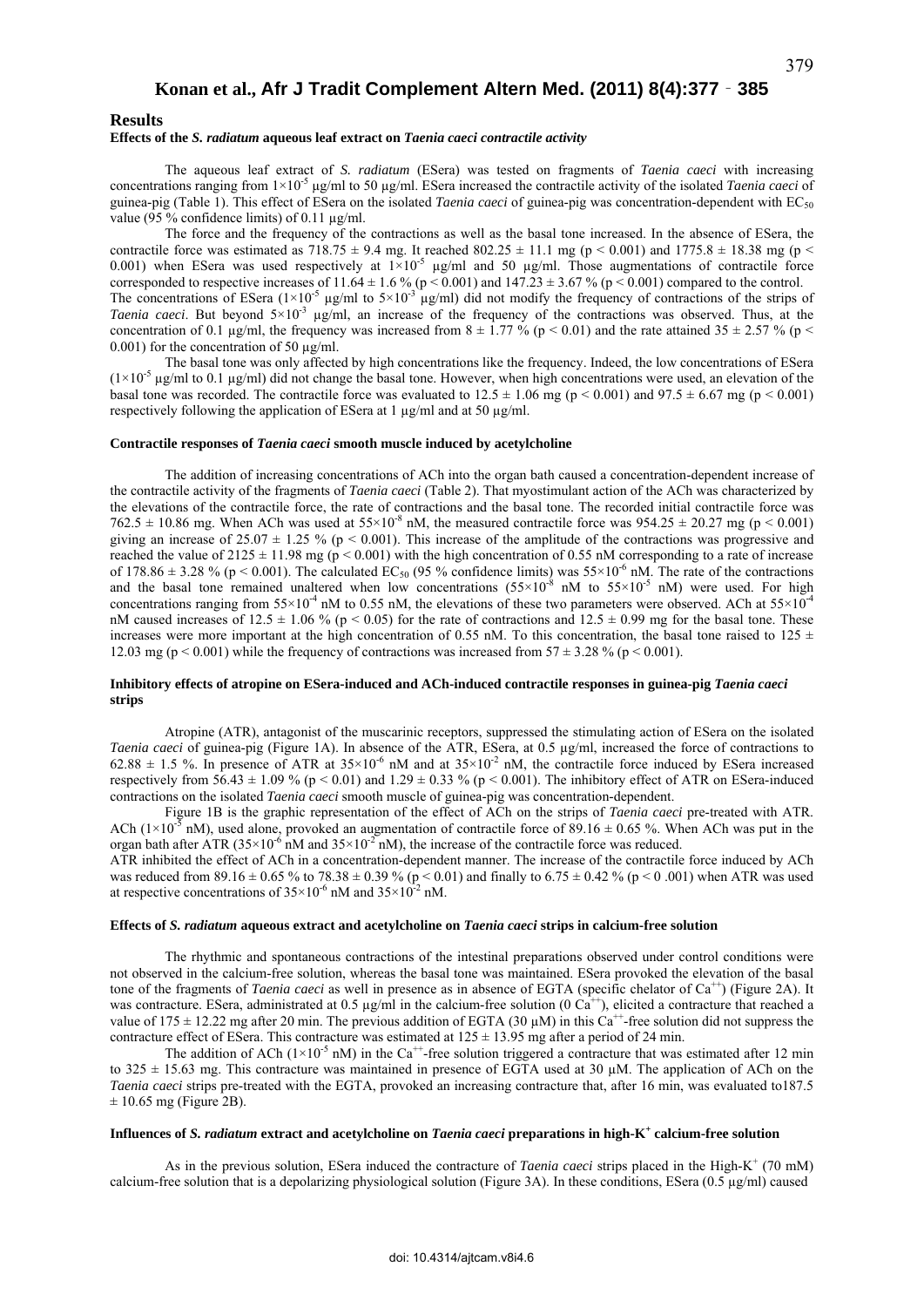| ESera $(\mu g/ml)$ | Basal tone (mg)                | Contractile force (mg)            | Increase of CF $(\% )$           | Increase of RC $(\% )$         |
|--------------------|--------------------------------|-----------------------------------|----------------------------------|--------------------------------|
| 0 (Control)        | $\overline{\phantom{a}}$       | $718.75 \pm 9.4$                  |                                  |                                |
| $1 \times 10^{-5}$ | $\overline{\phantom{0}}$       | $802.25 \pm 11.66$ <sup>***</sup> | $11.64 \pm 1.6$                  |                                |
| $5 \times 10^{-5}$ | $\overline{\phantom{0}}$       | $947.92 \pm 34.41$ ***            | $36.63 \pm 2.25$ <sup>***</sup>  |                                |
| $5 \times 10^{-3}$ | $\overline{\phantom{0}}$       | $1181.3 \pm 17.87$ ***            | $64.49 \pm 3.35$ ***             |                                |
| 0.1                |                                | $1356.3 \pm 19.13$ <sup>***</sup> | $88.84 \pm 3.54$ <sup>***</sup>  | $8 \pm 1.77$ <sup>**</sup>     |
|                    | $12.5 \pm 1.06$ <sup>***</sup> | $1697.8 \pm 15.22$ ***            | $136.39 \pm 3.51$ ***            | $12.5 \pm 1.06$ <sup>***</sup> |
| 10                 | $37.5 \pm 4.15$ ***            | $1895 \pm 21.96$ ***              | $163.87 \pm 4.52$ <sup>***</sup> | $22 \pm 2.44$ <sup>***</sup>   |
| 50                 | $97.5 \pm 6.67$ <sup>***</sup> | $1775.8 \pm 18.38$ <sup>***</sup> | $147.23 \pm 3.67$ ***            | $35 \pm 2.57$ ***              |

**Table 1:** Effects of *Sesamum radiatum* aqueous leaf extract on the contractile activity of *Taenia caeci* smooth muscle isolated from guinea-pig

The *S. radiatum* aqueous leaf extract (ESera) applied in a range of concentrations from  $1 \times 10^{-5}$  µg/ml to 50 µg/ml cause the increase of the contractile activity of the isolated *Taenia caeci* smooth muscle. The contractile force (CF), the basal tone (BT) and the rate of contractions (RC) are increased in concentration-dependent manner. Data shown are mean  $\pm$  S.E.M. (n = 6). \*\*p < 0.01; \*\*\*p  $< 0.001$ 

**Table 2:** Effects of acetylcholine on the contractile activity of *Taenia caeci* smooth muscle isolated from guinea-pig

| $ACh$ (nM)          | Basal tone (mg)                  | Contractile force (mg)            | Increase of $CF(%)$              | Increase of RC $(\% )$       |
|---------------------|----------------------------------|-----------------------------------|----------------------------------|------------------------------|
| $0$ (Control)       |                                  | $762.5 \pm 9.4$                   |                                  |                              |
| $55 \times 10^{-8}$ |                                  | $954.25 \pm 20.27$ ***            | $25.07 \pm 1.25$ ***             |                              |
| $55 \times 10^{-6}$ |                                  | $1350 \pm 21.99$ ***              | $77.04 \pm 1.3$ <sup>***</sup>   |                              |
| $55 \times 10^{-5}$ |                                  | $1575 \pm 24.05$ ***              | $106.56 \pm 1.32$ <sup>***</sup> |                              |
| $55 \times 10^{-4}$ | $12.5 \pm 0.99$                  | $1725 \pm 15.12$ <sup>***</sup>   | $126.31 \pm 1.32$ <sup>***</sup> | $12.5 \pm 1.06$ <sup>*</sup> |
| $55 \times 10^{-3}$ | $37.5 \pm 3.90$ <sup>***</sup>   | $1837.5 \pm 10.83$ <sup>***</sup> | $141.13 \pm 2.24$ <sup>***</sup> | $25 \pm 3.43$ <sup>***</sup> |
| $55 \times 10^{-2}$ | $97.5 \pm 6.78$ <sup>***</sup>   | $1975 \pm 10.64$ ***              | $159.19 \pm 2.52$ <sup>***</sup> | $40 \pm 3.69$ ***            |
| 0.55                | $125.5 \pm 12.03$ <sup>***</sup> | $2125 \pm 11.98$ <sup>***</sup>   | $178.86 \pm 2.57$ <sup>***</sup> | $57 \pm 3.28$ <sup>***</sup> |

Acetylcholine (ACh) employed in a range of concentrations from  $1\times10^{-7}$  µg/ml to 0.1 µg/ml induced a progressive increase of the contractile force (CF), the basal tone (BT) and the rate of contraction (RC) of the isolated *Taenia caeci* smooth muscle. Data shown are mean  $\pm$  S.E.M. (n = 6).  $\bar{p}$  < 0.05; \*\*\*p < 0.001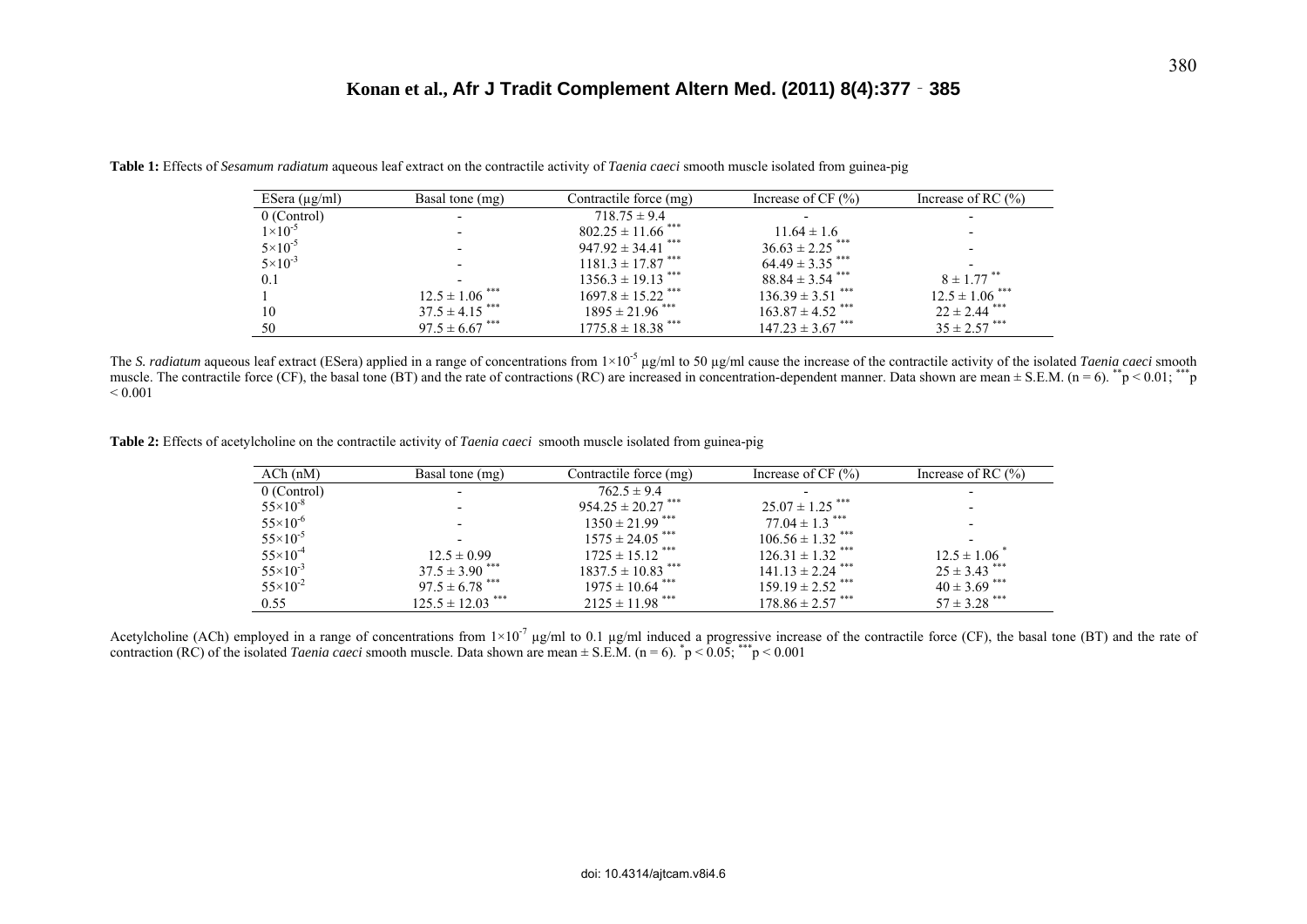a contracture that, 24 min after application, was valued at  $137.5 \pm 14.29$  mg. This contracture even persisted in presence of EGTA (30  $\mu$ M) and was estimated to 95.17  $\pm$  6.19 mg, this 28 min after the addition of ESera.

Similar effects were observed when the fragments of *Taenia caeci* were placed in the High-K<sup>+</sup> calcium-free solution. In that solution, the administration of the ACh ( $1\times10^{-5}$  nM) caused a contracture. The force of the contracture was  $162.5 \pm 8.74$  mg 12 min after the addition of this substance. Here also, the EGTA (30 µM) did not suppress this contracture induced by ACh. In presence of this chelator of  $Ca^{++}$ , ACh always caused an increase of the basal tone. Sixteen minutes (16 min) following the addition of ACh in this High-K<sup>+</sup> calcium-free solution containing EGTA (30  $\mu$ M), this contracture reached 137.5  $\pm$  7.89 mg (Figure 3B).

# **Discussion**

The *Sesamum radiatum* aqueous leaf extract (ESera) increased the contractile activity of the *Taenia caeci*, an intestinal smooth muscle of guinea-pig. ESera could have a myostimulant action. This myostimulant effect of ESera was characterized by the increase of the rhythm, the basal tone and the force of the contractions of *Taenia caeci* muscle in normal solution and by the development of a contracture in depolarizing solutions.



**Figure 1: Influence of atropine on the contractile activity of the isolated** *Taenia caeci* **induced by the test substances.** Atropine (ATR) inhibited the effects of *S. radiatum* aqueous leaf extract used at 0.5 µg/ml (**A**) and those of acetylcholine employed at  $1 \times 10^{-5}$  nM (B) on the isolated *Taenia caeci* of guinea-pig in concentration-dependent manner. Data shown are mean  $\pm$  S.E.M. (n = 6; \*\*\* p < 0.001)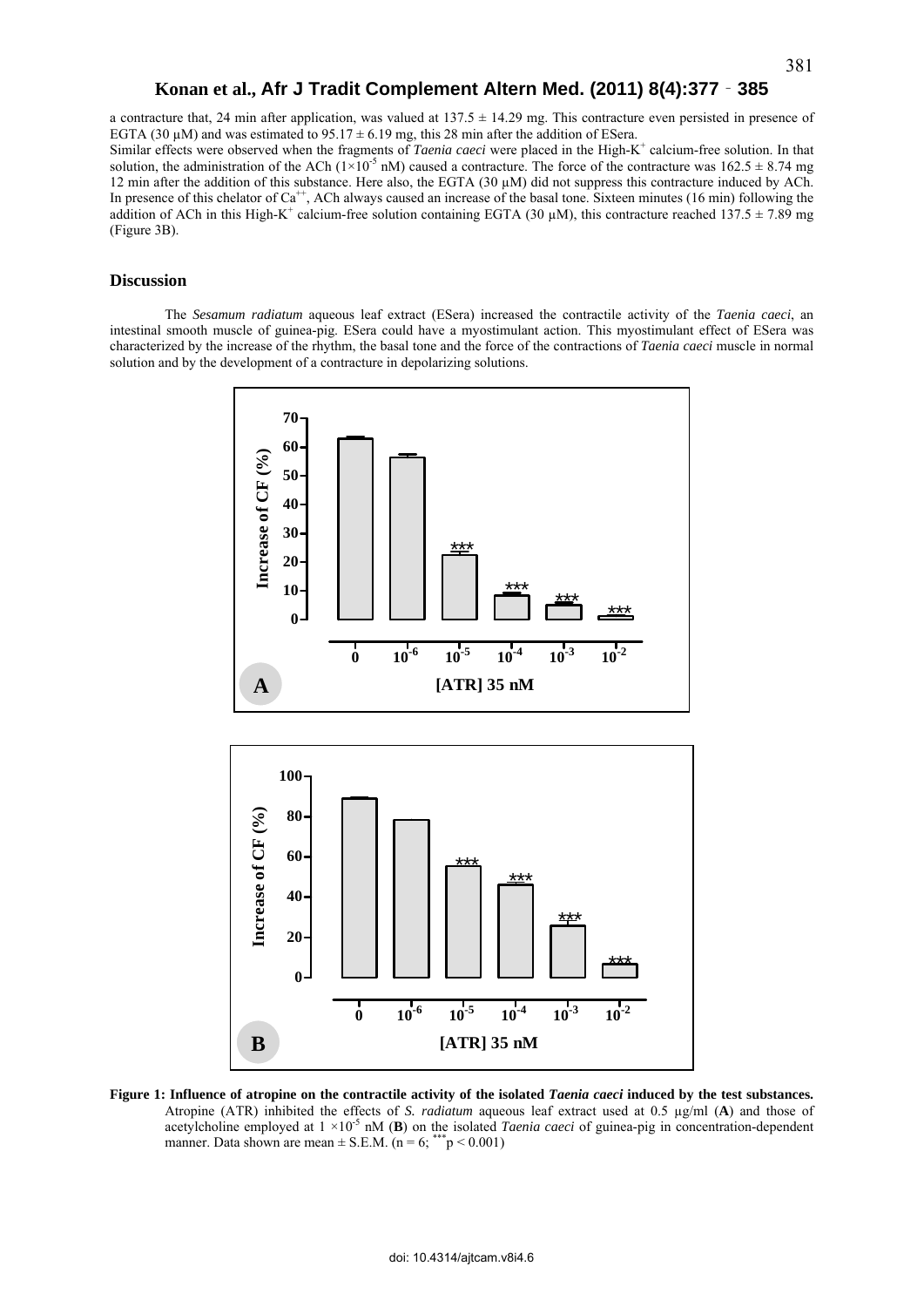In the modified and calcium-free solutions, the addition of ESera provoked the development of a contracture in presence of EGTA, a specific chelator of Ca2+. According to previous studies (Datté *et al.*, 1996 and 1998; Souza *et al.*, 2002 and 2007), this result permits to suggest that ESera would act on the double entering and intracellular calcium flux. Therefore ESera could be a spasmogenic substance. It would mobilize the calcium that seems to be the determining and inescapable element of the intracellular mechanisms that underlies the contractile activity of the smooth muscles (Somlyo and Somlyo, 1994; Bolton *et al.*, 1999; Hashimoto *et al.*, 2006).



**Figure 2: Effect of the studied substances on the contractile activity of the isolated** *Taenia caeci* **of guinea-pig placed in the calcium-free solution (0 Ca<sup>++</sup>).** Employed alone, the studies substances induced an increase of the basal tone of the isolated *Taenia caec*i smooth muscle. It is a contracture. The addition of EGTA (30 µM) in this solution does not suppress the contracture developed by these substances. **A:** *S. radiatum* aqueous leaf extract (ESera, 0.5 µg/ml). **B:** acetylcholine (ACh,  $1 \times 10^{-5}$  nM). Data shown are mean  $\pm$  S.E.M. (n = 6; p < 0.05)

Many other works showed that the contraction of the smooth muscle requires the calcium ions in general and in particular the intracellular calcium (Marthan *et al.*, 1987; Kanmura *et al.*, 1988; Duridoneva *et al.*, 1993). The calcium necessary to the contraction would come from two sources that are the inflow calcium and the liberation of intracellular calcium from the internal reservoirs (Ruttner *et al.*, 1998; Burghardt *et al.*, 1999). The intracellular calcium plays a key role in the development of the slow component of the contractile activity, the basal tone of smooth muscles (Tribe, 2001; Slattery and Morrisson, 2002).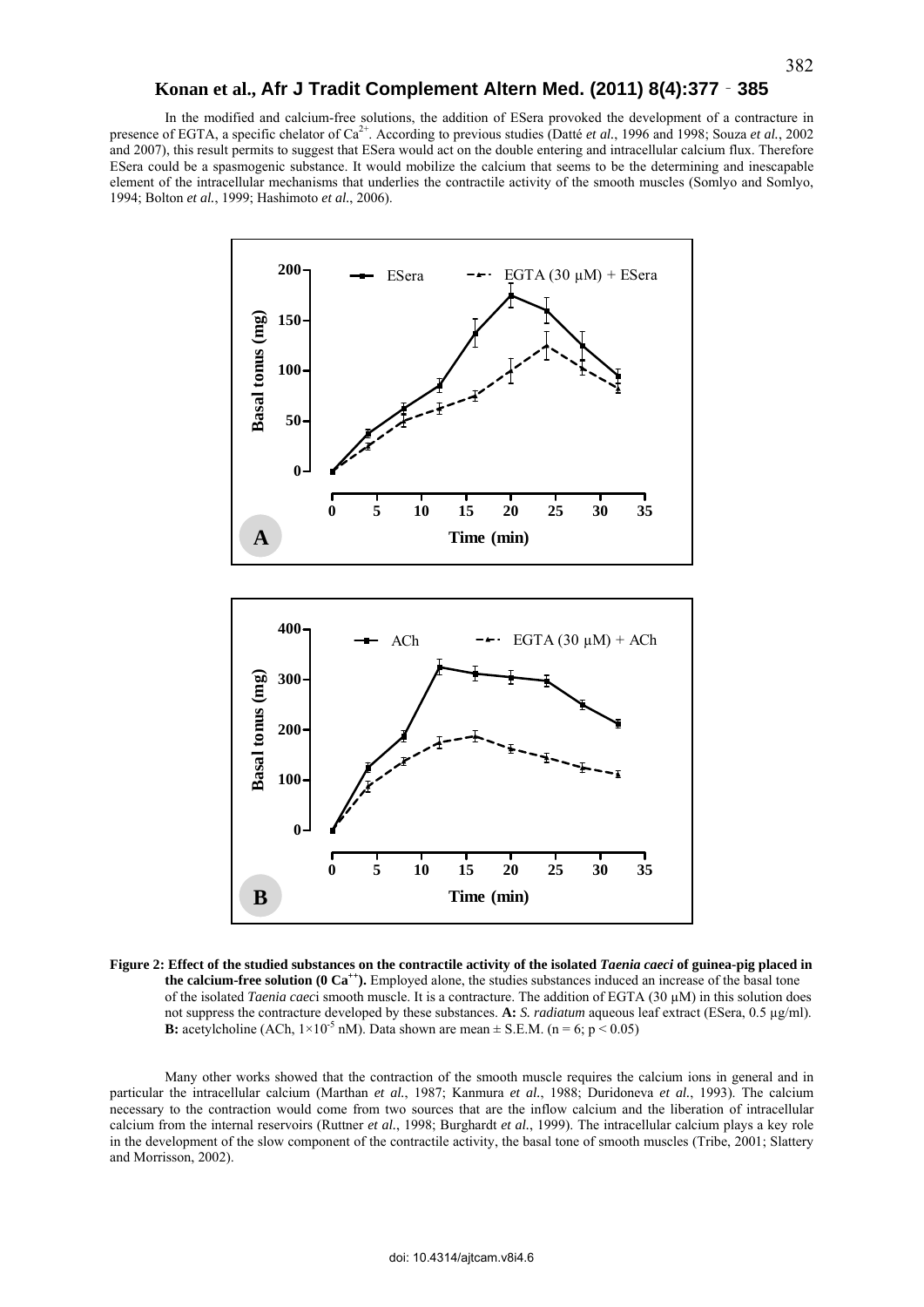

**Konan et al., Afr J Tradit Complement Altern Med. (2011) 8(4):377**‐**385**

**Figure 3: Effects of the test substances on the contractile activity of the isolated** *Taenia caeci* **of guinea-pig in high-K<sup>+</sup> calcium-free solution (70 mM, 0 Ca<sup>++</sup>).** In the absence of EGTA, the test substances caused the contracture of the isolated *Taenia caec*i smooth muscle. This contracture even persists in presence of the EGTA (30 µM). **A:** ESera (.5  $\mu$ g/ml); **B:** acetylcholine (ACh,  $1 \times 10^{-5}$  nM). Data shown are mean  $\pm$  S.E.M. (n = 6; p < 0.05)

The effects of *S. radiatum* (ESera) on the *Taenia caeci* muscle were similar to those of various medicinal plants, among others *Citrus aurantifolia* (Rutaceae), *Khaya senegalensis* (Meliaceae) and *Bridelia ferruginea* (Euphorbiaceae) on the isolated *Taenia caeci* of guinea-pig (Souza *et al.*, 2002 and 2007; Néné-Bi *et al.*, 2009), *Mareya micrantha* (Euphorbiaceae) on the isolated intestine of guinea-pig (Tsai *et al.*, 1995) and *Euphorbia hirta* (Euphorbiaceae) on the isolated intestine of rat (Kamgang *et al.*, 2001).

The myostimulant effects of ESera were similar to those obtained with acetylcholine (ACh). The effects of the ACh recorded varied in the same way with those of many authors (Kamgang *et al.*, 2001; Tribe, 2001; Slattery and Morrisson, 2002; Néné-Bi *et al.*, 2009). These authors noted that the application of the ACh on the isolated intestine of mammalians caused an increase of the intestinal contractions. Our results also revealed that a pre-treatment of the strips of *Taenia caeci* with atropine (ATR), a muscarinic cholinoceptor antagonist, inhibited the myostimulant effects of Esera and ACh. These effects observed as well with ESera as with ACh and suppressed in presence of a cholinoceptor blocker showed that the *S. radiatum* aqueous leaf extract could contain some cholinergic substances. Indeed, it has been demonstrated that, on the isolated intestine, ATR induces a reduction of the basal tone and the peristalsis, and suppresses the contracture provoked by ACh (Katsung, 2007).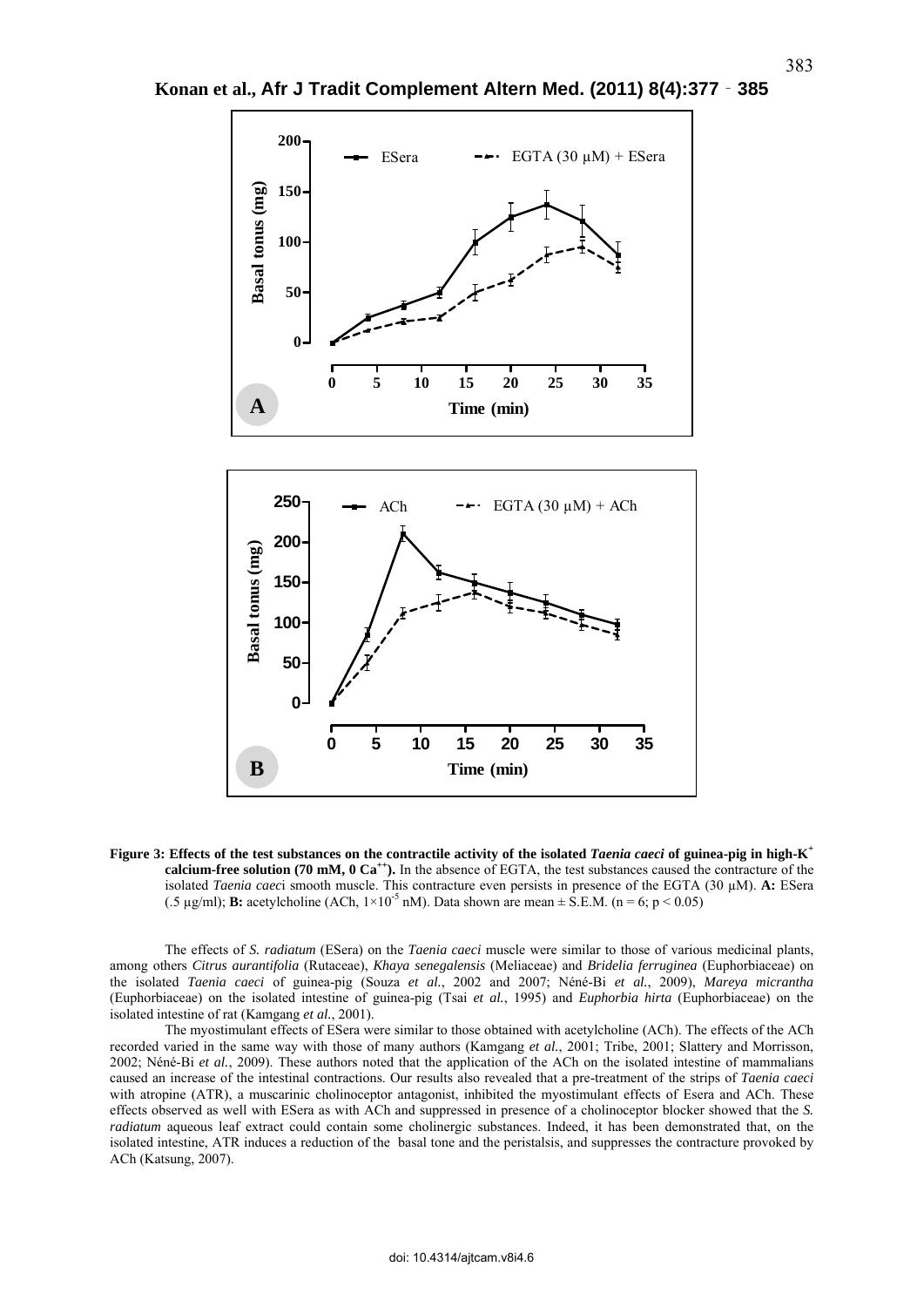The probable presence of cholinomimetic coumpounds in the plant extract could explain the usefulness of *S. radiatum* as laxative as indicated by the ethnobotanical information (Kerharo and Adams, 1974).

The intestinal transit is controlled by both neural and myogenic mechanisms (Huizinga *et al.*, 1998). An increase of the contractile activity of the smooth cellular layers in general is responsible for the acceleration of intestinal propulsion. Several mediators and neurotransmitters govern these motor patterns. Acetylcholine is the main excitatory neurotransmitter in the enteric nervous system (Waterman and Costa, 1994). ACh causes through its M3 muscarinic receptors in the intestine an increase of the basal tone with sometimes an increase of the peristaltic contractions.

The spasmogenic activities in plants could be attributed to the presence of plant constituents like terpenoids, sterols, flavonoids, tannins, phenolic compounds and alkaloids (Otshudi *et al.*, 2000). Phytochemical screening of the extract of *S. radiatum* leaves revealed the presence of catechic tannins, alkaloids, flavonoids, sterols, ployphenols and polyterpenes (Konan, 2008; Konan *et al.*, 2008). These constituents may be responsible for the myostimulant activity of *S. radiatum* leaves.

#### **Conclusion**

ESera is a spasmogenic substance. It induced an increase of the contractile activity of the isolated intestinal smooth muscle of guinea-pig. It could probably act by the mobilization of the double calcium flux. This spasmodic action could be assigned partly to the presence of cholinomimetic substances in the plant extract. To summarize, our study could justify the use of the leaves of *S. radiatum* as laxative in traditional medicine. However, *in vivo* study should be done to confirm this laxative effect. Further studies of the action mechanism will include the use of reference substances like Castor oil, sodium picosulfate and lopéramide. They will not only situate us on the intestinal motility but also on the secretions of water and electrolytes (Na<sup>+</sup>,  $\dot{K}^+$ , Ca<sup>2+</sup> and Cl<sup>-</sup>) and the quantity of faeces freed.

#### **Abbreviations**

.

**ESera** : *Sesamum radiatum* leaves aqueous extract; **ACh**: acetylcholine; **ATR**: atropine; **EGTA**: ethyleneglycolbis(aminoethyl ether) *N,N,N',N'*-tetraacetic acid; **CF**: contractile force; **BT**: basal tonus; **RT**: rate of contraction; **LD50**: lethal dose 50  $\%$ ;  $\mathbf{EC}_{50}$ : efficient concentration 50  $\%$ 

## **Acknowledgements**

The authors are grateful to Professor Aké-Assi Laurent (Laboratory of Botany, UFR-Biosciences, University of Cocody, Abidjan, Côte d'Ivoire) for botanical identification of *Seasamum radiatum* Schum. & Thonn. (Pedaliaceae).

# **References**

- 1. Adjanohoun, E.J. and Aké-Assi, L. (1979). Contribution au recensement des plantes médicinales de Côte d'Ivoire. Centre Nat. Florist. Univ Abidjan, 358 p.
- 2. Bellomaria, B. and Kacou, P. (1995). Plantes et médicine populaire d'Agboville. Fitoterapia **2**: 117-141.
- 3. Bolton, T.B., Prestwich, S.A., Zholos, A.V. and Gordrenko, D.V. (1999). Excitation-contraction coupling in gastrointestinal and other smooth muscles. Annu. Rev. Physiol. **61**: 85-115.
- 4. Burghardt, R.C., Barhoumi, R., Sanborn, B.M. and Endersen, J. (1999). Oxytocin-induced Ca<sup>2+</sup> responses in human myometrium cells. Biol. Reprod. **60**: 777-782.
- 5. Datté, J.Y., Offoumou, M.A. and Manda, O. (1996). Uterotonic effects of hydromethanolic extract of *Parquetina nigrescens* (Periplocaceae) on spontaneous contractile activity in isolated myometrium of pregnant rat. J. Etnopharmacol. **53**: 15-20.
- 6. Datté, J.Y., Traoré, A., Offoumou, M.A. and Ziegler, A. (1998). Effects of leaf extract of *Caesalpinia bonduc* (Caesalpiniaceae) on the contractile activity of uterine smooth muscle of pregnant rat. J. Etnopharmacol. **60**: 149-155.
- 7. Diezi, J. (1989). Toxicologie : principes de base et répercussions cliniques. In Pharmacologie des concepts fondamentaux aux applications thérapeutiques. Ed Slatkine-Genève, pp. 33-44.
- 8. Dragstedt, A. and Lang, B. (1957). Etude de la toxicité par administration unique d'un nouveau médicament. Annales pharmaceutiques français, 11 p.
- 9. Duridoneva, D.B., Gagor, H.S. and Boev, K.K. (1993). Two types of  $Ca<sup>2+</sup>$ -channels in cells from the circular layer of guinea-pig ileum. Gen. Physiol. Biophys. **12**: 325-338.
- Farre, A.J., Columbo, M., Fort, M. and Gutierrez, B. (1991). Differential efects of various Ca++ antagonists. General Pharmacology **22**: 177-181.
- 11. Gautier-Beguin, D. (1992) Plantes de cueillette à utilisation alimentaire en Côte d'Ivoire Centrale. Boissiera **46**, 341 p.
- 12. Gilani, A.H., Mandukhail, S., Iqbal, J., Yasinzai, M., Aziz, N., Khan, A. and Najeeb-ur-Rehman. (2010). Antispasmodic and vasodilator activities of *morinda citrifolia* root extract are mediated through blockade of voltage dependent calcium channels. BMC Complent. Alter. Med. **10**: 2
- 13. Hashimoto, M., Teramoto, N., Zhu, H.-L., Takahashi, K. and Ito, Y. (2006). Comparative studies of AJG049, and  $Ca^{2+}$  channel antagonist, on voltage-dependent L-type  $Ca^{2+}$  currents in intestinal and vascular smooth muscles. Br. J. Pharmacol. **149**: 155-162.